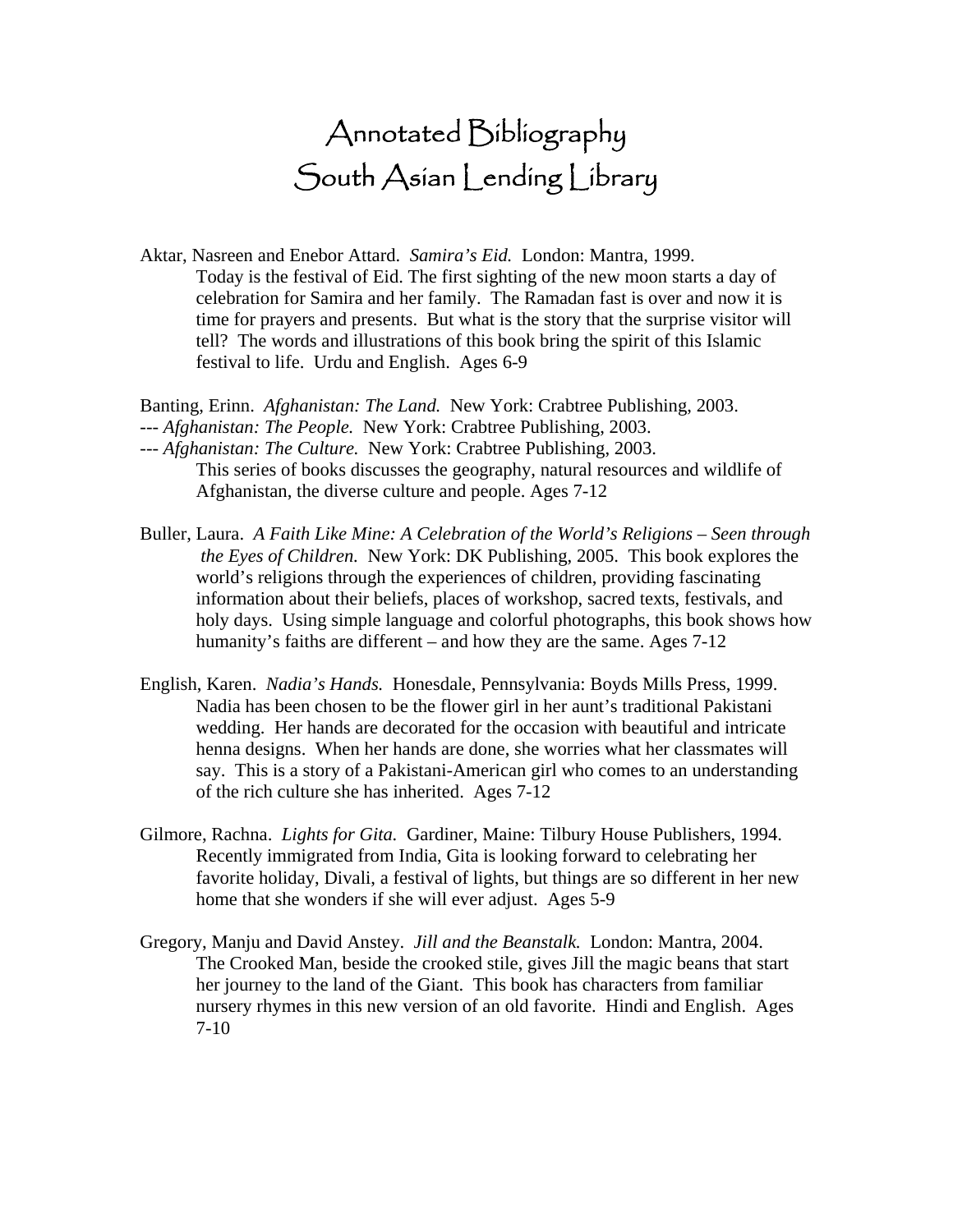- Harvey, Miles. *Look What Came From India.* New York: Scholastic Inc. 1999. The book describes many familiar things that originally came from India, including inventions, food, religions, animals, musical instruments, medicine, games, words, and fashion. Ages 7-10
- Johari, Harish and Vatsala Sperling. *How Ganesh Got His Elephant Head.* Rochester, Vermont: Bear Cub Books, 2003. Ganesh's timeless story teaches children about the power of dedication to duty, the awe-inspiring love of a mother for her child, and, finally, how compassion holds the world together. Accompanied by rich, color illustrations prepared according to the traditional Indian wash technique, this book will transport children to a magical world filled with ancient wisdom. Ages 6-9
- Johari, Harish and Vatsala Sperling. *How Parvati Won the Heart of Shiva.* Rochester, Vermont: Bear Cub Books, 2004. This timeless story of Parvati teaches that with enough love and perseverance, even the seemingly impossible can be achieved. Accompanied by rich, color illustrations executed in the traditional Indian wash technique, this book will transport readers to a magical world filled with ancient wisdom. Ages 6-9
- Johari, Harish. *Little Krishna.* Rochester,Vermont: Bear Cub Books, 2002. Krishna is an example of every child. He tries to be good but his irrepressible high spirits lead him into any number of mischievous pranks and naughty lies. His mother, Yashoda, loves him no matter what he does, and in the end, all his adventures lead to a happy conclusion. Ages 6-9
- Kates, Bobbi Jane. *We're Different, We're the Same.* New York: Random House, 1992. This simple book stresses the importance of understanding that even though people all have different physical features; they are all basically the same. It teaches children to accept everyone no matter how they look, what race they are, etc. Ages 4-8
- Kenoyer, Jonathan Mark and Kimberley Heuston. *The Ancient South Asian World.* Oxford University Press, 2005. This book dusts off ancient artifacts and texts and assembles them anew as pieces of the never-ending puzzle we call ancient history. Accomplished historical novelists collaborate with leading historians and archaeologists to weave the most up-to-date scholarship into stories that are vivid, suspenseful, and fun. Ages 9-13
- Kindersley, Barnabas and Anabel. *Celebrations!* New York: DK Publishing, 1997. This book captures the color and vibrancy of international children's festivals. Children's stories are recorded in this beautiful book. Original photography and the children's own words bring to life many of the world's major religious and local celebrations.

Krishnaswami, Uma. *Monsoon*. New York: Farrar Straus Giroux, 2003.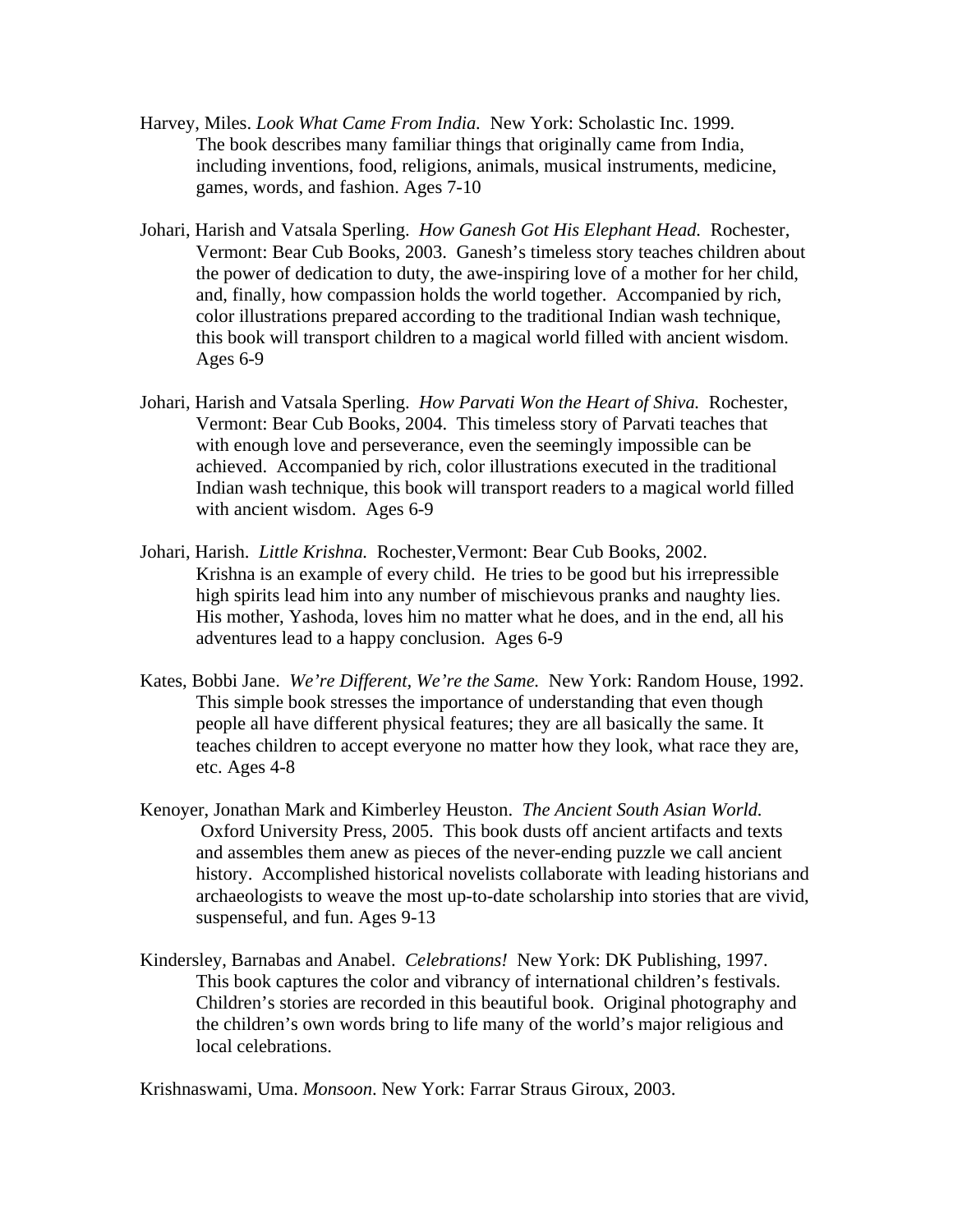Children play, birds call, and grownups go about their business during the hot days of summer in northern India. But in the bustle of street and marketplace, everyone is watching, waiting for those magical clouds to bring their gift of rain to the land. Through the observations of one young girl, the scents and sounds, the dazzling colors, and the breathless anticipation of a parched cityscape are vividly evoke during the final days before the welcome arrival of the monsoon. Ages 7-10

- Karwal, Divya, and Doreen Lang. *Deepak's Diwali.* London: Mantra Lingua, 2009. This warm contemporary story is interwoven with beautifully illustrated images from Hindu mythology. Hindi and English. Ages 7-11
- Luenn, Nancy. *Celebrations of Light.* New York: Anthem Books for Young Readers, 1998. This book highlights twelve festivals, showing diverse ways in which people around the world use light as a major part of their celebrations. In each of these holidays, light plays a significant role, marking and brightening special days. Ages 7-10
- Mehta, Lila. *The Enchanted Anklet.* Toronto: Lilmur Publishing, 1985. The typical "Cinderella" tale is found in many lands in many forms. In this book, the story is presented in the East Indian fashion of saris, golden anklets and festival of the goddess. Ages 6-9
- Mehta, Lila. *Anklet for a Princess.* Fremont, CA: Shen's Books. Cinduri, hungry and ragged, is befriended by Godfather Snake, who feeds her delicacies and dresses her in gold cloth and anklets with bells and diamonds, to meet the prince. Ages 6-9
- Pai, Anat, ed. *Complete Set of Amar Chitra Katha Pancharatna Volumes (set of 15).*  Mumbai: India Book House, 1998. This is a collection of illustrated classics that retell stories from Indian mythology, history, folktale and legend through the fascinating medium of comics. They not only entertain, but also provide a fitting introduction to the cultural heritage of India. Ages 8-13
- *--- Ancient Tales of Wit and Wisdom*

- *--- Devotees of Vishnu*
- *--- Further Stores from the Jatakas*
- *--- Great Rulers of India*
- *--- Heroes from the Mahabharata*
- *--- More Stories from the Jatakas*
- *--- Stories of Birbal*
- *--- Stories of Rama*
- --- *Stories of Shiva*
- *--- Stories from the Bhagawat*
- *--- Stories from the Jatakas*
- *--- Stories from the Mahabharata*

*<sup>---</sup> Brave Rajputs*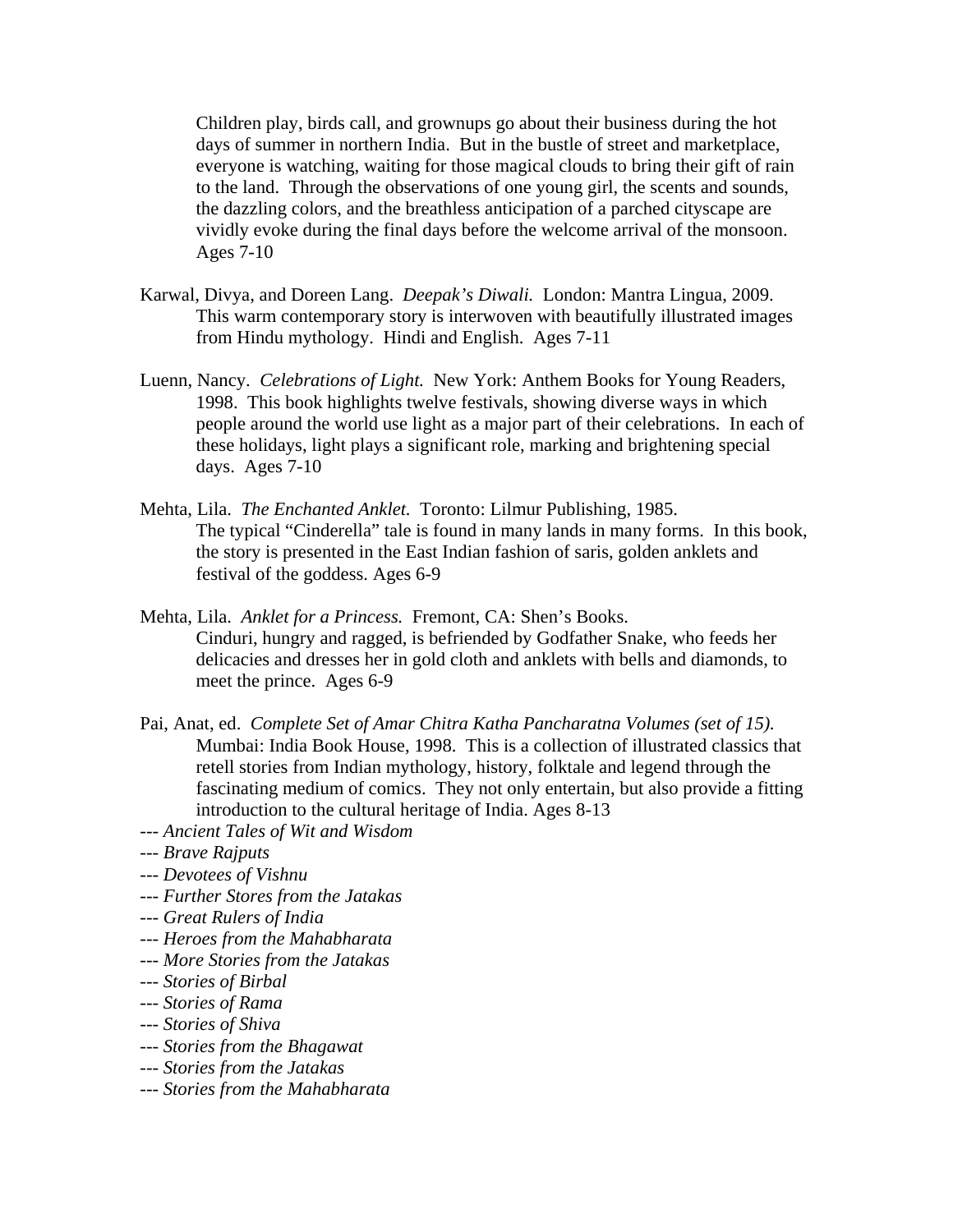- Pandya, Meenal. *Here Comes Holi, the Festival of Colors.* Wellesley, MA: MeeRa Publications, 2003. This book retells the ancient story of young prince Prahlad as he stands up against his evil father the King Hirnakasypu who has special powers given to him by God Brahma – the creator of the Universe. This heart-warming story portrays the eternal struggle between good and evil and the ultimate victory of good over evil. Ages 7-10
- Rayner, Amanda, ed. *A Life Like Mine.* New York: DK Publishing, 2002. This book records the courage, energy, joy, and optimism of children from all over the world. Some of the children in this book enjoy every privilege in their lives; others have been deprived of some of their basic rights. Ages 7-11
- Razzak, Shazia, and Prodeepta Das. *P is for Pakistan.* London: Frances Lincoln Limited, 2007. This book is a photographic alphabet introducing Pakistan. Throughout its busy cities, quiet villages and the great mountains of the Himalayas, traditional values flourish side by side with modern living. The customs, clothes and languages may vary from province to province, but they all combine to give this vibrant young country its colorful, friendly personality. Ages 6-9
- Robert, Na'ima bint, and Nilesh Mistry. *The Swirling Hijab.* London: Mantra, 2002. Enter the imaginary world of a little girl playing with her mother's hijab. With a swirl of the hijab, she is at once a brave warrior queen, an adventurous nomad in the desert, a beautiful bride, or inside a Bedouin tent. Ages 5-10
- Somaiah, Rosemarie. *Indian Children's Favourite Stories.* Tokyo: Tuttle Publishing, 2006. This delightful collection of Indian folktales retold for an international audience contains beautifully illustrated stories that will give children an insight into traditional culture and history of India. Ages 5-14
- Sperling, Vatsala. *Karna: The Greatest Archer in the World.* Rochester, Vermont: Bear Cub Books, 2007. This book introduces the reader to the heroic but humanly flawed character of Karna, who grapples with issues of rights and wrong, truth and lies, loyalty and abandonment. It tells how Karna's loyalty to a friend and his unparalleled generosity and sense of honor ultimately cause him to give his own life so that good may triumph over evil. Ages 6-9
- Sperling, Vatsala. *Hanuman's Journey to the Medicine Mountain.* Rochester, Vermont: Bear Cub Books, 2006. Illustrated with rich color painting executed in the traditional Indian wash technique, this retelling of Hanuman's story makes accessible to Western children and their parents one of the most playful and beloved characters of the Hindu tradition. Ages 6-9